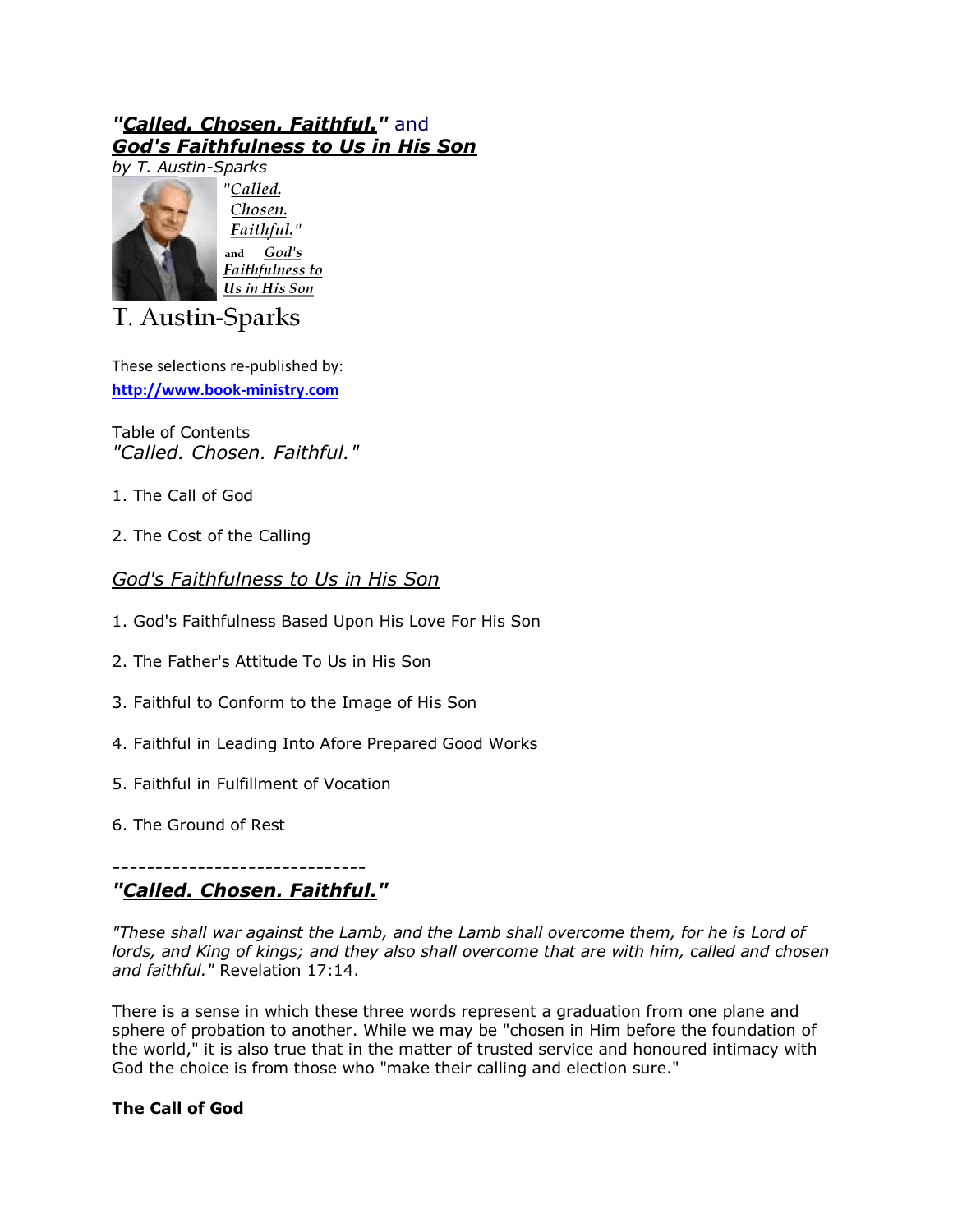God begins all His dealings with us by a call. "The call of God," to be of any use, must be personally felt and realised by the inner man. The flesh may hear of it; yes, as with those who went with Paul, it may be struck to the ground by the glory of the revelation; the senses may witness some of the outward manifestations accompanying the call; but, as Paul says, "They heard not the voice of Him that spoke to *me*."

The call of God contains both grace and truth. Truth is the separating instrument. "Get thee out." Grace is the promise. "I will bless and make a blessing." Man often grasps at the grace, the "I will bless" of God, and fails to comply with the demand thereof - "Get thee out." Now this does not only apply in the matter of our salvation in its first steps, but it comes in new revelations and calls at different times in the Christian life. The call of God to some fuller and higher acceptance of truth and ministry; of testimony and witness; of surrender and experience, will undoubtedly come by one or another of the Divine forms of visitation to such as the Lord wishes to lead in grace. This will be timed, definite, and challenging. A messenger may come as out from nowhere; the nowhere of reputation, recognition, worldly fame or honour. He will deliver a message, only staying long enough to leave its essential implications with those who hear. Then, having passed on, things can never be the same for them again.

The "call" has sounded. The crisis has been precipitated. The issue is between the life which has been with its limitations known or unrecognised, and that which God offers. But, as usually is the case, this truth is going to call for a "getting out." Getting out, it may be, of a certain popularity, a comparative easy going. There may be a risking of reputation, a loss of prestige, a disfavour among men, a being labelled "singular," "peculiar," "extreme," "unsafe." It may mean a head-on impact of all the prejudice, tradition, and disfavour of the religious world. It may involve exclusion, ostracism, and suspicion. These are the accompaniments of all calls of God to advance with Him beyond accepted standards. This is the cost of path-finding for souls. This is the price to be paid for the higher serviceableness to God and men.

## **The Cost of the Calling**

One who paid this price as few ever will, and who was entrusted with superlative revelation and immortal and universal service said at the end of his life "There is no man like-minded with me." "No man stood with me." Did this mean that he was wrong? Who will ever dare say so?

Note, moreover, that every step ahead with God brings the "called" into more direct and intimate collision with the forces of the enemy, and he is going to give much more attention to such. The only way to "reign in life" is by literally knowing the need for it.

The interrogation is, are we going on with God at any cost? Shall we refuse Him that speaketh? Are we going to respond to every call to advance, mean what it may? Shall we stand our ground when the price seems almost too much? Shall we "hold fast" in the probation of a "call," and having proved ourselves by the grace of God, be chosen for a work which only such can have committed to them?

Or shall we sink back to our easier path, and take a line of less resistance; keep our treasures, fear to lose, keep our place in the pleasantries and safeties of the shallows, and not "launch out into the deep."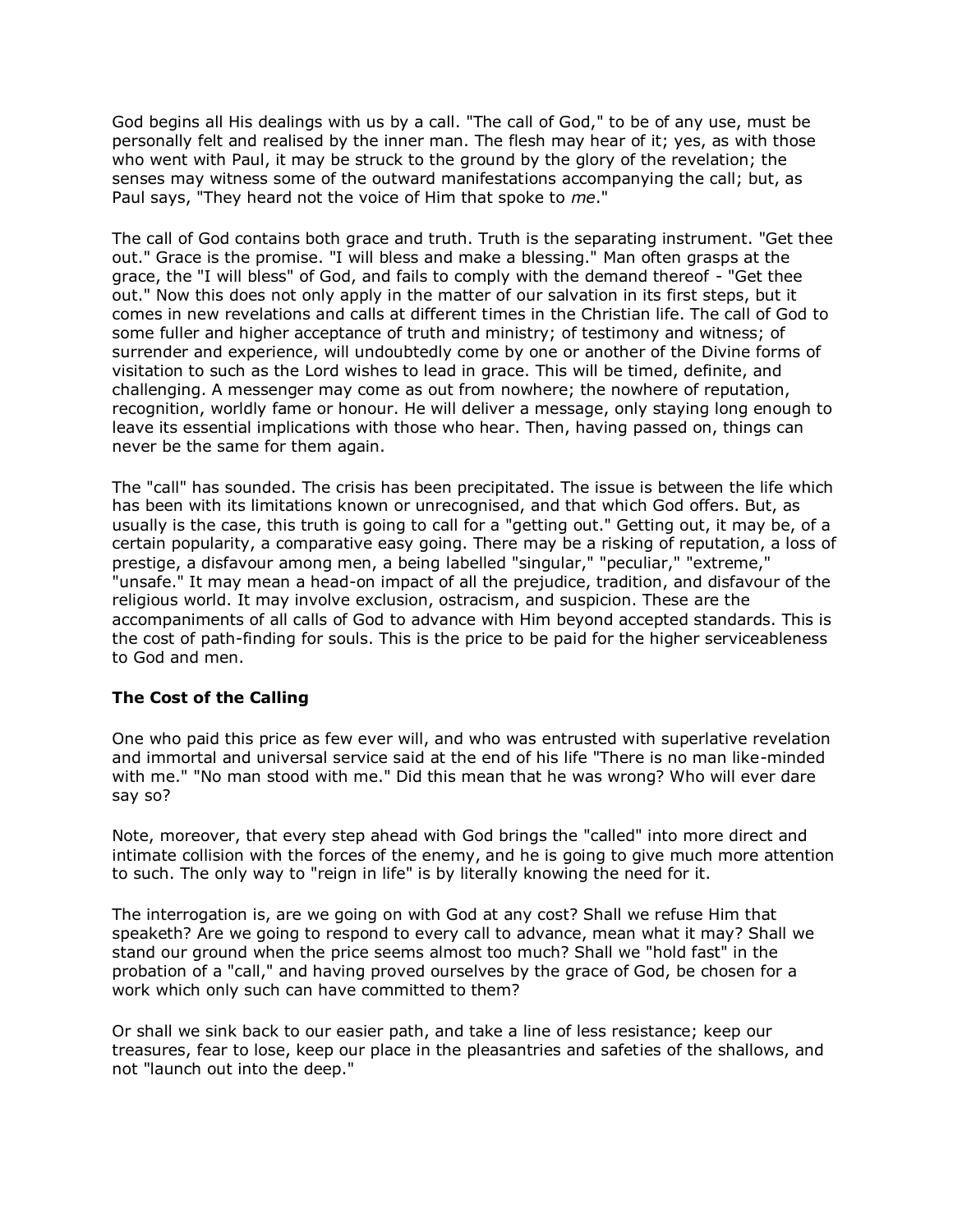The "Well done, good and *faithful* servant," will be reserved for those who risked something of loss and went beyond the obligation of duty and embarked upon the second mile at the "call" of the growing revelation.

Oh, beloved of God, let us go all the way and whatever it may involve - it will never be in advance of the apostolic suffering - aspire to be of "the called, chosen, and faithful."

# *God's Faithfulness to Us in His Son*

*by T. Austin-Sparks*

*"God is faithful, through whom ye were called into the fellowship of his Son Jesus Christ our Lord" (1 Cor. 1:9).*

*"There hath no temptation taken you but such as man can bear: but God is faithful, who will not suffer you to be tempted above that ye are able; but will with the temptation make also the way of escape, that ye may be able to endure it" (1 Cor. 10:13).*

*"Faithful is he that calleth you, who will also do it... sanctify you wholly... your spirit and soul and body be preserved entire, without blame at the coming of our Lord Jesus Christ" (1 Thess. 5:24,23).*

*"The Lord is faithful, who shall establish you, and guard you from the evil one" (2 Thess. 3:3).*

*"If we are faithless, he abideth faithful; for he cannot deny himself" (2 Tim. 2:13).*

## **God's Faithfulness Based Upon His Love For His Son**

"God is faithful, through whom ye were called into the fellowship of his Son Jesus Christ our Lord". That comprehensive statement means that God's faithfulness is based upon His love for His own Son; His faithfulness to us is because of His faithfulness to Him. Because of the fellowship with His Son into which He has called us, we enter into that faithfulness. That means much. It raises the very big question - which question, of course, we ought never to entertain - as to whether the Father would ever be unfaithful to His Son. We have a fairly solid block of Scripture to establish the nature of the relationship between the Father and the Son, and the Father's estimate of the Son, which would certainly lead us to rule out any such question as to whether the Father would ever be unfaithful to the Son, would ever fail Him, would ever go back upon any promise to Him. That, of course, is unthinkable.

## **The Father's Attitude To Us in His Son**

It is not quite so easy for us to believe and really to enter livingly into the further statement that the Father's attitude to the Son is His attitude now to all who are in fellowship with His Son. We have selected a few passages of Scripture, which can be supported by a very great deal more, to show that that is so. God has Himself called us into the fellowship of His Son Jesus Christ our Lord, and on that ground the same faithfulness which is toward His Son is carried over to us. That is something very strong, very far-reaching and much-embracing.

God is faithful. How? Why? It is a tremendous thing to find that to be the introduction to the first Corinthian letter. We know what is to follow in that letter. We know the disclosures that are going to be made about the state of things among the Corinthians. Another side, that of our responsibility, will develop, but when all has been said - and not much more could be said, I think, of human imperfections and the failures of Christians than we have in the first letter to the Corinthians - when all has been said of that kind, the faithfulness of God still stands, and all that is required from our side is that, when God shows where the faults and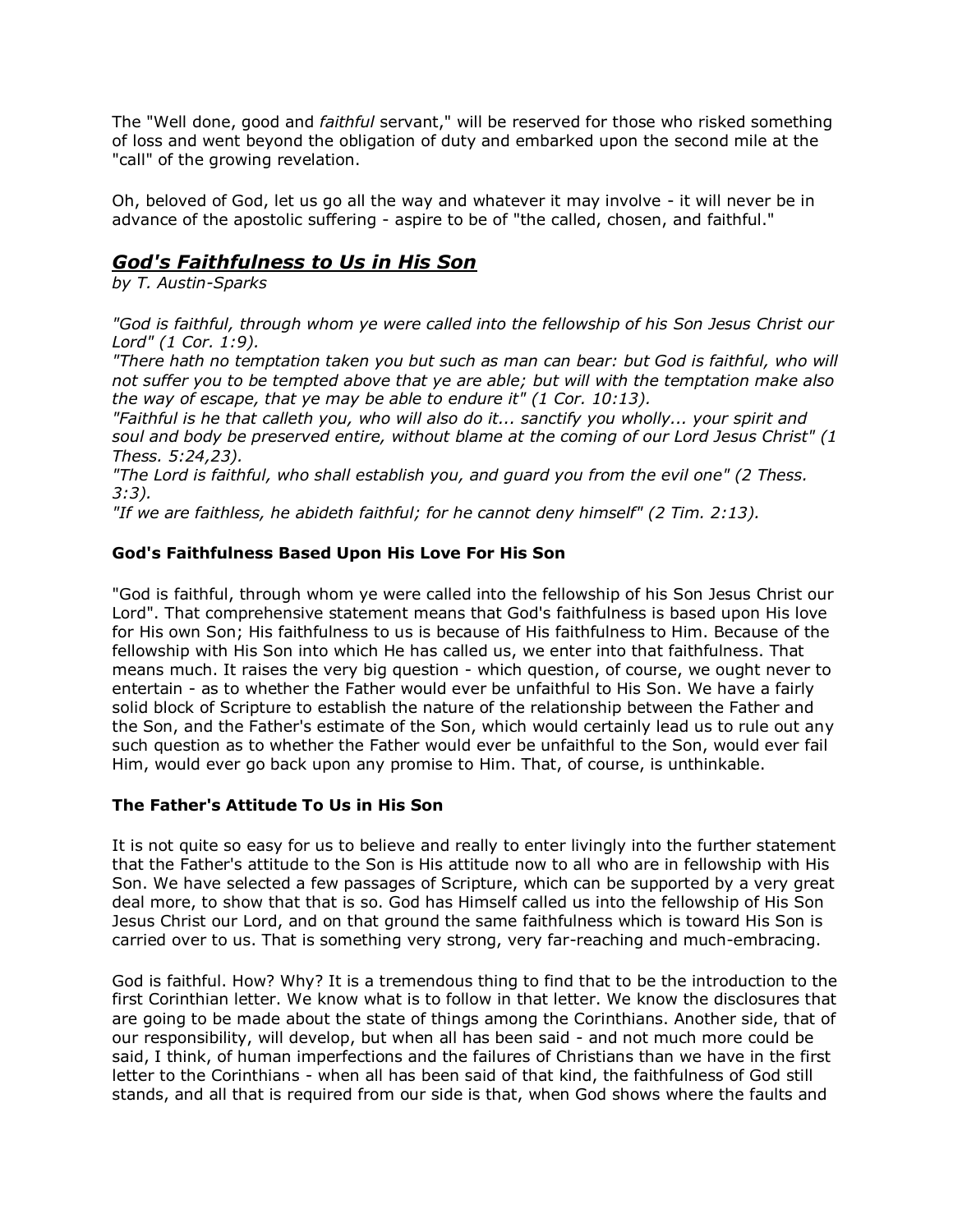weaknesses and wrongs are, we adjust, we respond, we obey; and when we do so the Lord just goes on with the rest. We know quite well that if we resist the Lord, if we refuse obedience, if we do not walk in the light which He has given us, then of course we put ourselves out of the blessings and benefits of His faithfulness.

But there is the other side. I think sometimes we get loaded too heavily with our side, and do not take sufficient account of God's side in this way, that, given openness and responsiveness of heart to the Lord: given that there is no wilful, conscious resistance, disobedience, refusal, neglect, carelessness: given that we are toward the Lord and that the fellowship of His Son is to us the most precious thing: I say, given that, the Lord takes a tremendous amount upon His own faithfulness. He can be trusted to look after the imperfections and everything else, and I think that this, standing right at the commencement of this letter, just says, 'Well now, you Corinthians, there are many things where you are at fault, and many things that have to be put right, but if only you seek grace to make the adjustments and be obedient, God will faithfully fulfil all that He has undertaken to do. He will do it. Yours it is to seek to step into line with the Lord; His it is to perfect that which concerneth you: and He will.' God is faithful. And His faithfulness, as we have said, is not affected so much by our weaknesses, our defects. It is affected by His devotion to His Son. He has sworn to His Son, He has made promises to His Son, and He is not going to fail Him. Wherever He can get a way, He will fulfil His word to His Son. He is the covenant-keeping God, and all His covenants are related to His Son.

There are many covenants made by God in the Bible. There is the covenant of the rainbow; there is the covenant of the Sabbath day; and there are many others. But if you look at them you will find that in every covenant there are the features of the Lord Jesus. The covenants do not finally and exclusively concern only those to whom they were immediately made, but all the promises of God are ratified with a Yea and Amen in Christ Jesus (2 Cor. 1:20). That is to say, God looks beyond the temporal occasion to His Son and His Son's interests, and He has secured everything in Him. The faithfulness of God to His Son is the solid rock of our confidence.

#### **Faithful to Conform to the Image of His Son**

When you break this up, you find that it applies to so much. As a matter of fact, this word "through whom ye were called into the fellowship of his Son" applies to everything that affects us. The first calling is into the fellowship of His Son, and then within that fellowship we find that we are called "according to purpose". That is in Romans 8:28. Looking to see what the purpose is according to which we are called, we find we are*"foreordained to be conformed to the image of his Son".* God is faithful to carry that out, not on the ground of any struggling on our part, nor of anything at all that we can do other than walk in the light He has given; that means, to take our steps in the direction of His will as made known to us. Then the Lord is faithful to fulfil this work of conforming us to the image of His Son.

#### **Faithful in Leading Into Afore Prepared Good Works**

Then we are told that we are *"created in Christ Jesus for good works, which God afore prepared that we should walk in them" (Eph. 2:10).* This same sovereign calling relates to the works which God has afore-prepared for us to walk in; and if He gets us responsive and obedient in His hands God is faithful to see to it that we are found in the afore-prepared works. It is not a case of our straining to be in the work of the Lord, but of the outworking of this Divine sovereignty. God has appointed certain things which He calls good works in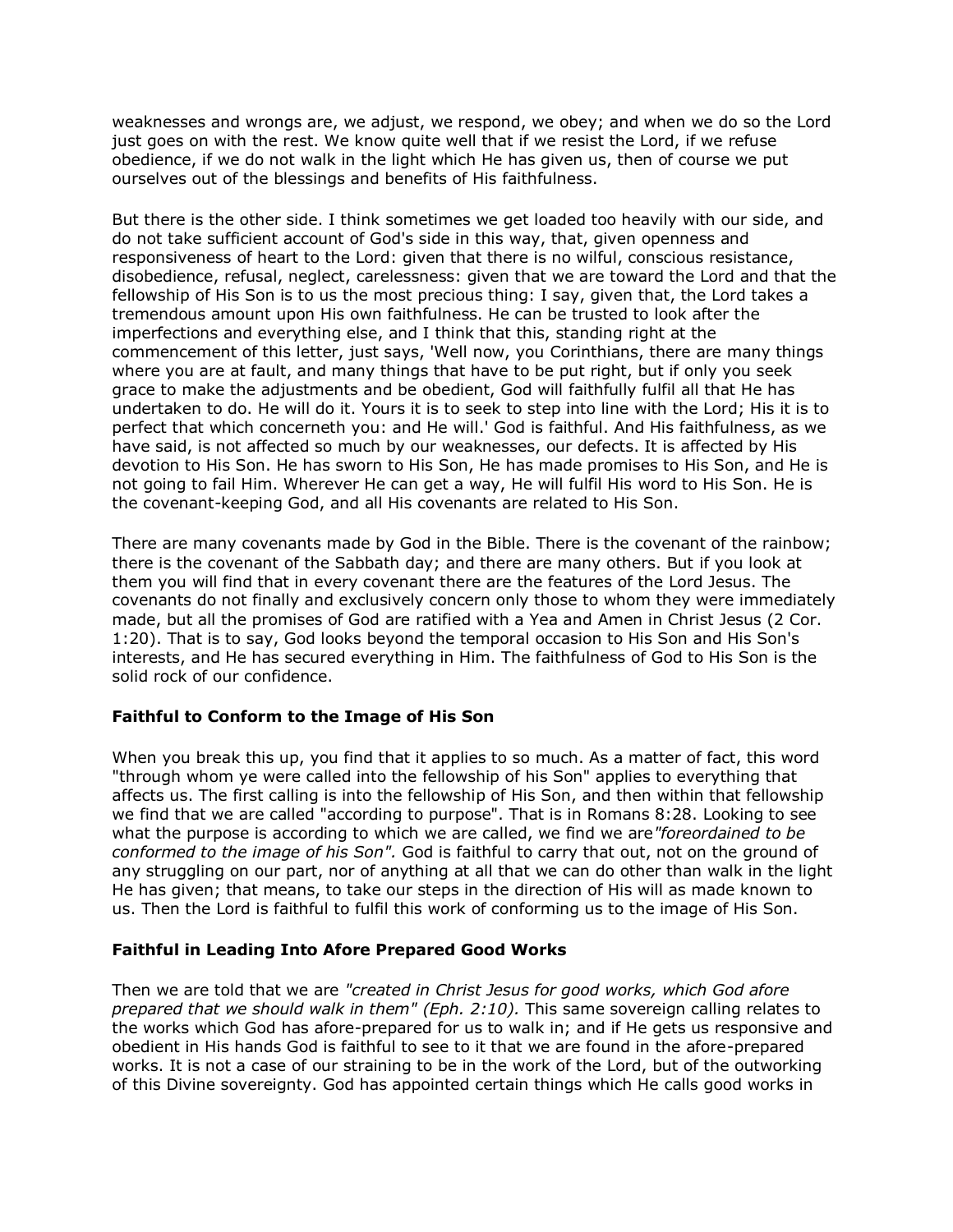relation to His Son, and if He possesses us completely, we shall find that, in the sovereignty of God, we shall come into the good works afore-prepared.

#### **Faithful in Fulfillment of Vocation**

Then the same thing is said about our vocation. We are familiar with such words as Ephesians 4:1 - *"I... beseech you to walk worthily of the calling wherewith ye were called, with all lowliness and meekness, with longsuffering, forbearing one another in love; giving diligence to keep the unity of the Spirit in the bond of peace. There is one body, and one Spirit, even as also ye were called in one hope of your calling".* Or again in 1 Tim. 6:12 -

*"Fight the good fight of the faith, lay hold on the life eternal, whereunto thou wast called".* This Divine calling lies behind every aspect of the life of the child of God, whether conformity to Christ's image, or the works to be performed, or the vocation to be fulfilled; the calling gathers it all up, carries it all. Our calling into the fellowship of His Son means that we are brought into all that: and again, given a full-hearted response, the faithfulness of God to His Son demands that we do not miss the way for want of light, that we do not miss the calling because we never had the Divine help in that direction. If we miss the way after we have wholly put ourselves into the Lord's hands and responded to His calling, then that is God's unfaithfulness, not to us, but to His Son. If any of these aspects, of the work and way of God fail where we are concerned when He has us wholly, then God has failed His Son; and if you can think of that, then you can think of failure in these respects where we are concerned. If you cannot believe that God is going to fail His Son, then, apprehending the truth that Christ and ourselves are one now by the calling of God, you need not fear that God can fail us. He is faithful.

It does not say that we shall always be able to see how God is doing it, but He is faithful. The end will be attained, it will be an accomplished fact, and when eventually we see things as God sees them, and know what He was doing and how He was doing it, we shall see that He has reached His end, and say, 'Well, I could not see it, I had very bad times about it, but God has got what He was after, and He has got for His Son what He intended Him to have'. God is getting for His Son what He has promised Him by the way in which He is dealing with us and leading us. He is faithful to His Son, and therefore He is faithful where we are concerned. That is the one side.

## **The Ground of Rest**

But there is the other side. What is the ground on which we shall come to rest in this matter, and to assurance and to relief from strain? It will be the ground of the Lord Jesus. It will be when we take and maintain this attitude: 'Lord, it is for Thy Son, not for me, it is all for Him. If greater gain is coming to Him, if Thy faithfulness to Him is being proved by my being denied or deprived of many things that I feel would be for Him, that I would like for Him, that I think would be best - so long as He is gaining His end and Thy faithfulness to Him is working out in His having that which Thou dost want Him to have where I am concerned, that is the only thing that matters. If in any way I have to adjust, I count on that same faithfulness to be shown to me as was shown to the Lord Jesus, to bring me into the knowledge of my need, that I shall not err in ignorance, and the Lord Jesus shall not lose anything because of my blindness or failure. I count on Thy faithfulness to work in that way for my enlightenment. I make it a matter of Thy faithfulness to Christ, and that faithfulness to Christ will mean also faithfulness toward me; and though it may express itself in ways contrary to my expectation or desire, I come to rest on that'.